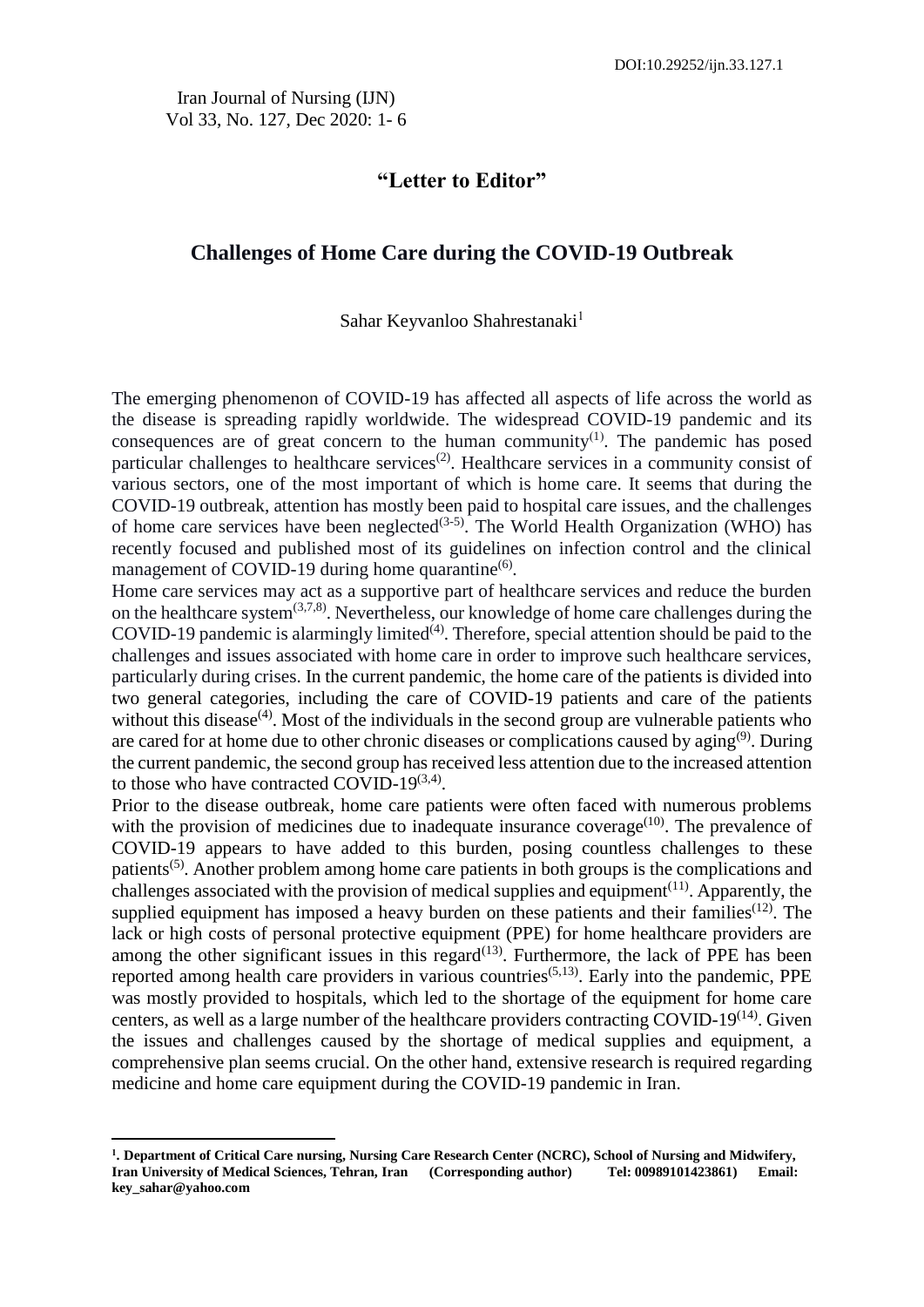Another challenge for healthcare providers has been to recognize the desires and demands of patients' families during home care provision. Due to the families' desire to reduce home visits, longer shifts than before have been in place for home care providers. However, measures such as using PPE and proper clothing has become immensely difficult and exhausting(15) as the care shifts of COVID-19 patients at home becomes longer. Meanwhile, less attention has been paid to the physical, mental, and social health of home care providers $(4,5)$ , and some have been reported to feel neglected or that they are unsupported during the pandemic<sup>(5)</sup>.

Environmental challenges are another hurdle of the patients with COVID-19 at home. For instance, these patient have to be cared for in a separate, well-ventilated room<sup> $(16)$ </sup>, while it may not be feasible for all patients to have such conditions due to limited space or the presence of a large number of family members at home<sup> $(4)$ </sup>, which in turn leads to challenges in infection control for the patients and their families.

Due to limited hospital beds, some governments have implemented policies to care for COVID-19 patients at home<sup> $(3)$ </sup>, while these policies are intertwined with the shortage of healthcare providers<sup> $(17)$ </sup>. Among the main responsibilities of home healthcare center managers are effective crisis management and appropriate decision-making regarding the control of equipment and workforce<sup>(18)</sup>. Evidently, training the officials of nursing care centers on crisis management could resolve this issue $(19)$ .

COVID-19 is yet to be investigated and explored, and the current data on this disease are changing every day<sup>(20)</sup>. To protect themselves and the patient, healthcare providers must constantly receive sufficient and recent information. Inadequate training (especially for home care providers) is considered to be a significant challenge, which could lead to numerous problems in home care<sup> $(5)$ </sup>. The proper and high-quality training of in-home care providers increases the quality of care<sup>(21)</sup>. Planning for adequate and updated training is indispensable and an urgent need in this regard. During the coronavirus pandemic, most educational processes have been adversely affected<sup> $(22)$ </sup>, and healthcare providers have been forced to retrieve credible evidence to update their knowledge of the current circumstances. Evidence-based practice has always been a major challenge for healthcare providers, including nurses<sup> $(23)$ </sup>. With this background, healthcare providers have been made to update their information. Due to the continuous spread and rising prevalence of COVID-19, great strides are required to educate inhome care providers and implement evidence-based practice successfully.

In conclusion, prioritizing research on the challenges of home health care during the COVID-19 pandemic could contribute to informing, planning, training, and management in order to control epidemic crisis in the future $^{(24)}$ .

**Keywords:** Nursing, Home Care, COVID-19

#### **Conflicts of Interest:** No

**How to Cite**: Keyvanloo Shahrestanaki S. "Letter to Editor" Challenges of Home Care during the COVID-19 Outbreak. *Iran Journal of Nursing*. 2020; 33(127):1-6.

Received: 1 Sep 2020 Accepted: 2 Dec 2020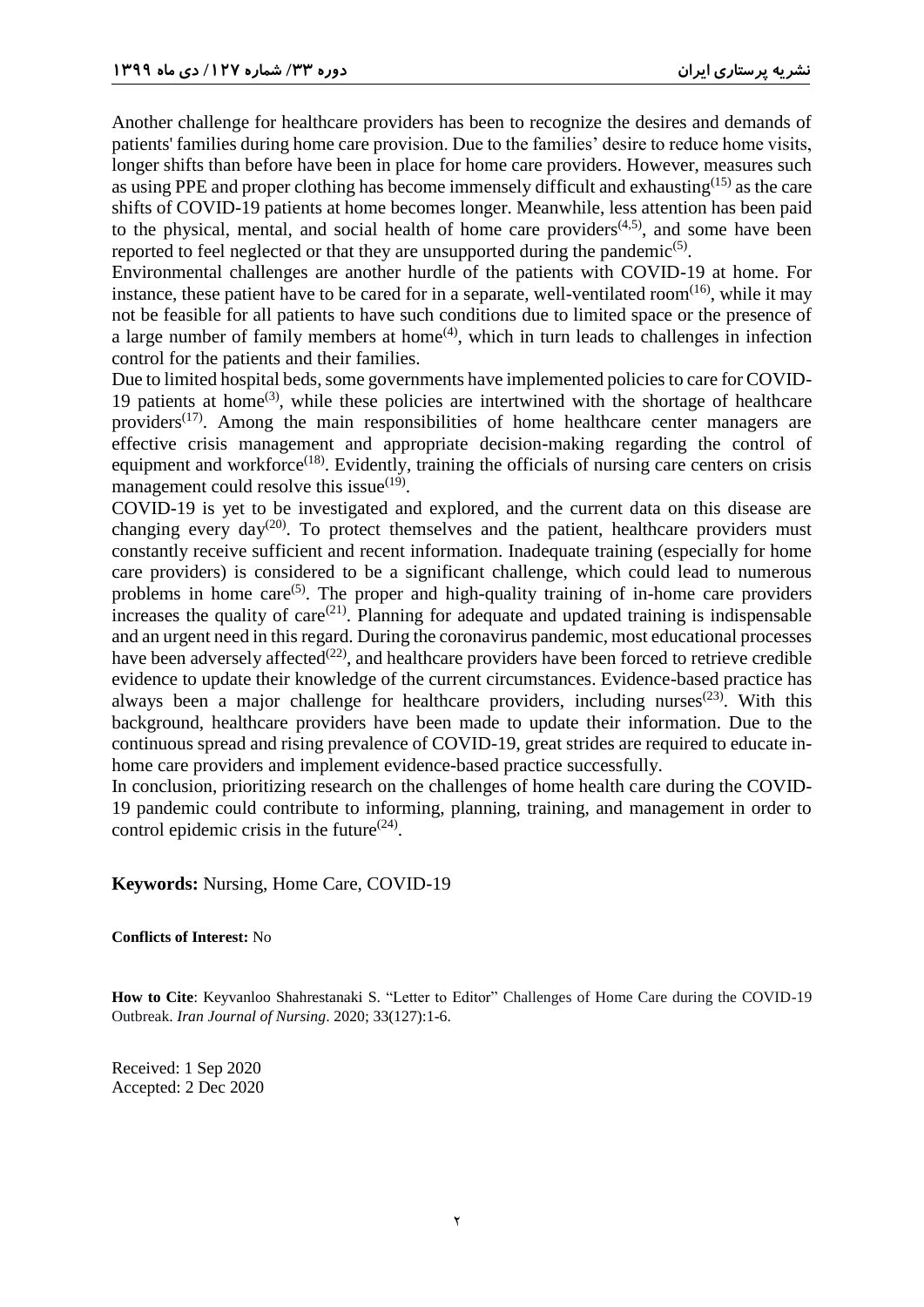1

# **»نامه به سردبیر«**

# **چالشهای مراقبت در منزل در طی همهگیری بیماری کوید19-**

**سحر کیوانلو شهرستانکی**<sup>1</sup>

پدیدهی نوظهور بیماری کوید19- تمام جنبههای زندگی را در سراسر دنیا تحت تأثیر قرار داده است. این بیماری با سرعت بسیار زیادی در سراسر جهان در حال گسترش است. همهگیری گسترده بیماری کوید19- و پیامدهای ناشی از آن نگرانی زیادی برای تمام مردم جهان داشته است<sup>(۱)</sup>. از سوی دیگر این همهگیری چالشهایی را برای خدمات بهداشتی ایجاد کرده است<sup>(۲)</sup> . خدمات بهداشتی و درمانی از بخشهای مختلفی تشکیل شده است، که یکی از مهمترین آنها مراقبت در منزل است. اینطور به نظر میرسد که در طی همهگیری بیماری کوید19- بیشتر توجهها به سمت مشکالت مراقبتهای بیمارستانی معطوف، و جالش های خدمات مراقبت در منزل کمتر مورد توجه قرارگرفته است<sup>(۳-۵)</sup>. بیشتر رهنمودهای اخیر سازمان بهداشت جهانی (World Health Organization) معطوف به روش(های کنترل عفونت و مدیریت بالینی کوید–۱۹ بوده است<sup>(۲)</sup>. خدمات مراقبت در منزل میتواند به عنوان یک بخش پشتیبان در خدمات سالمت عمل کرده و بار زیادی را از دوش نظام سالمت بکاهد<sup>(۳٬۷۸</sup>). با این وجود دانش ما در رابطه با چالشهای مراقبت در منزل در طی همهگیری بیماری کوید–۱۹ بسیار محدود ست<sup>(٤</sup>. توجه ویژه به چالشها و مشکلات مراقبت در منزل می $\,$ تواند در ارتقاء مراقبتهای سلامتی خصوصاً در دوران بحران کمک کننده باشد.

مراقبت از بیماران در منزل در طی همهگیری به دو دستهی کلی مراقبت از بیماران مبتال به کوید19- و مراقبت از بیماران بدون بتلا به این بیماری تقسیم میشود<sup>(٤)</sup>. بیشتر افراد در گروه دوم، از بیماران آسیبپذیری هستند که به علت برخی بیماریهای مزمن و یا عوارض ناشی از سالمندی در منزل تحت مراقبت قرار دارند<sup>(۹)</sup>. در طی این مدت گروه دوم به موجب افزایش توجه )3،4( به بیماران مبتال به کوید19- کمتر مورد توجه قرار گرفتهاند .

قبل از شیوع همهگیری معموالّ بیماران تحت مراقبت در منزل به دلیل پوشش نامناسب بیمهها با مشکالت متعددی در رابطه با تهیهی داروها مواجه بودند<sup>(۱۰)</sup>، به نظر می رسد شیوع بیماری کوید–۱۹ بر این مشکلات افزوده و چالشهای بسیاری را برای بیماران تحت مراقبت در منزل ایجاد کرده است<sup>(٥)</sup>. مشکل دیگری که بیماران تحت مراقبت در منزل در هر دو دسته با آن مواجه شدند، مشکلات و چالش،ای مربوط به تأمین تجهیزات و کالاهای بهداشتی بوده است<sup>(۱۱)</sup>. به نظر تأمین این تجهیزات بار زیادی را به بیماران و خانوادهها تحمیل کرده است<sup>(۱۲)</sup>. کمبود و یا گرانی تجهیزات حفاظت فردی برای مراقبین سلامت در منزل از مشکلات مهم دیگر است<sup>(۱۲)</sup>. کمبود تجهیزات حفاظت فردی در بین مراقبین سلامت در کشورهای مختلف گزارش شده است<sup>(۵٬۱۳</sup>ٌ. در اوایل دورهی همهگیری بیشتر تجهیزات حفاظت فردی به سمت بیمارستانها روانه شد، این امر منجر به کمبود تجهیزات در مراکز مراقبت در منزل و ابتلای بسیاری از مراقبین سلامت به بیماری کوید–۱۹ شد<sup>(۱۶)</sup>. با توجه به مشکلات

**<sup>1</sup> .گروه مراقبتهای ویژه پرستاری، کمیته پژوهشی پرستاری، دانشکده پرستاری و مامائی، دانشگاه علوم پزشکی ایران، تهران ایران )نویسنده مسئول( Email: key\_sahar@yahoo.com 09101423861 :تماس شماره**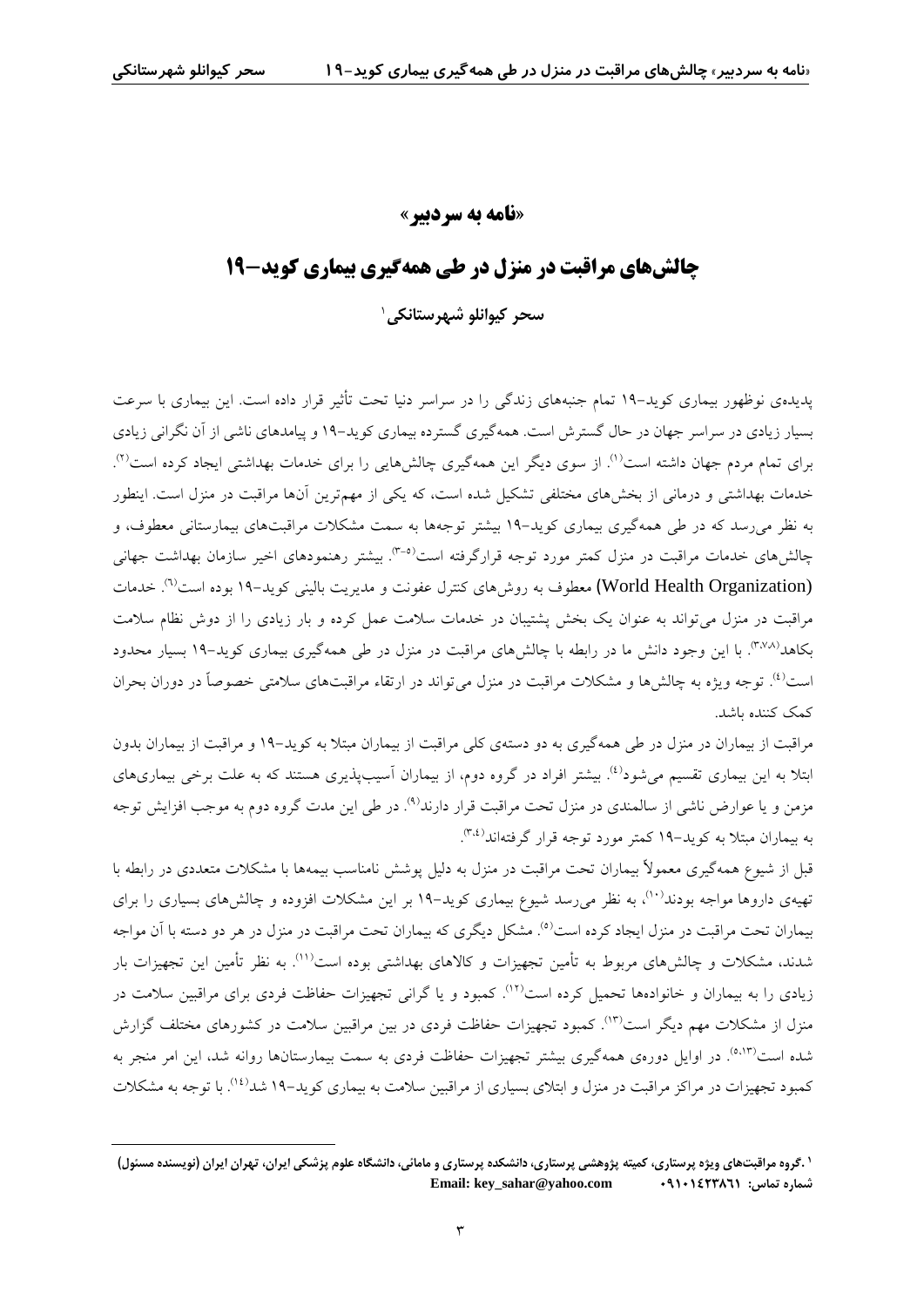و چالشهای ایجاد شده در رابطه با کمبود تجهیزات و کاالهای بهداشتی، نیاز به یک برنامه جامع و کامل برای جبران این مشکالت ضروری است. الزم است پژوهشهای گستردهای در حوزه دارو و تجهیزات در مراقبت در منزل در دوران بحرانها و شرایط اپیدمی از جمله پاندمی کوید19- در ایران صورت گیرد.

یکی دیگر از چالشهای مراقبین سالمت درک تمایالت و توجه به خواستههای خانوادهها در امر مراقبت در منزل بود. به دلیل تمایل خانوادهها به کاهش رفت و آمد در منزل، نوبتهای کاری طوالنیتری نسبت به قبل برای مراقبین سالمت در منزل در نظر گرفته شد. پوشیدن وسایل و لباس۵های محافظت فردی بسیار سخت و طاقت فرسا بود<sup>(۱۵)</sup> که با طولانیتر شدن نویت کاری در مراقبت از بیماران مبتال به کوید19- در منزل این وضعیت دشوارتر شد. همچنین در این بین سالمت جسمی، روانی و 'جتماعی ارائه دهندگان خدمات مراقبت در منزل کمتر مورد توجه قرار گرفت<sup>(۵.۵)</sup>. به طوری که برخی از آنها احساس نادیده )5( گرفته شدن و حمایتهای ناکافی در طی همهگیری را تجربه کردند .

چالشهای محیطی از دیگر چالشهایی بود که بیماران مبتال به کوید19- در منزل با آن مواجه شدند. به عنوان مثال بیمار باید در اتاق جداگانه، با تهویهی مناسب نگهداری و مراقبت میشد<sup>(۱٦)</sup> اما امکان برقراری شرایط فوق برای تمام بیماران با توجه به فضای محدود و یا حضور تعداد بالای افراد در منزل فراهم نبود<sup>(٤)</sup>. این امر بیمار و خانواده را با چالشهای کنترل عفونت مواجه کرد.

با توجه به محدودیت تختهای بیمارستانی، برخی کشورها سیاستهایی را در رابطه با مراقبت از بیماران مبتال به کوید19- در منزل اجرا کردند(۳). اما این سیاست با مشکل کمبود مراقبین سلامت در این امر مواجه شد<sup>(۱۷)</sup>. یکی از وظایف مدیران در مراکز مراقبت در منزل مدیریت مناسب بحران و اتخاذ تصمیمهای مناسب در خصوص کنترل تجهیزات و نیروی انسانی است<sup>۸۰</sup>۷. به نظر آموزش مدیریت صحیح بحران به مسئولین مراکز مراقبت پرستاری میتواند در بهبود این وضعیت کمک کننده باشد<sup>(۱۹</sup>′). . هنوز ناشناختههای زیادی در رابطه با بیماری کوید19- وجود دارد و اطالعات مربوط به این بیماری روز به روز در حال تغییر و تحول است<sup>٬۲۰</sup>′. مراقبین سلامت برای حفاظت از خود و بیمار باید اطلاعات کافی و جدید را به طور دائم دریافت نمایند. آموزش ناکافی خصوصاً به مراقبین سلامت در منزل یکی از مهمترین چالشها و مشکلات در مراقبت در منزل بود<sup>(٥)</sup>. آموزش صحیح و با کیفیت در بین مراقبین سلامت در منزل، کیفیت مراقبت را افزایش میدهد<sup>(۲۱)</sup>. به نظر نیاز به برنامهریزی برای آموزش کافی و بهروز امری ضروری و حیاتی است. از طرفی در دوران همهگیری کرونا بسیاری از فرآیندهای آموزشی تحت نأثیر قرار گرفت<sup>(۲۲)</sup>. در طی این مدت مراقبین سلامت برای کسب اطلاعات بهروز باید به مطالعه شواهد معتبر می $\mu$ داختند. ولی عملکرد مبتنی بر شواهد برای مراقبین سلامت از جمله پرستاران همیشه به عنوان یک مشکل اساسی بوده است<sup>(۲۳)</sup>. این عوامل مراقبین سالمت را با چالش بهروزرسانی اطالعات مواجه کرد. در حال حاضر با توجه به ادامهدار بودن شیوع گستردهی بیماری کوید19- باید در زمینهی آموزش مراقبین سالمت در منزل و عملکرد مبتنی بر شواهد گامهای بزرگی برداشته شود. به طور خالصه به نظر میرسد که اولویتبندی تحقیقات در مورد چالشهای مراقبت در منزل در همه گیری کوید19- میتواند به اطلاع رسانی، برنامهریزی، آموزش و مدیریت در کنترل بحران همهگیری در آینده کمک کند<sup>(۲٤)</sup>. .

## **کلید واژهها: پرستاری، مراقبت در منزل، کوید19-**

**تعارض منافع:** وجود ندارد.

تاریخ دریافت: 99/6/11 تاریخ پذیرش: 99/9/12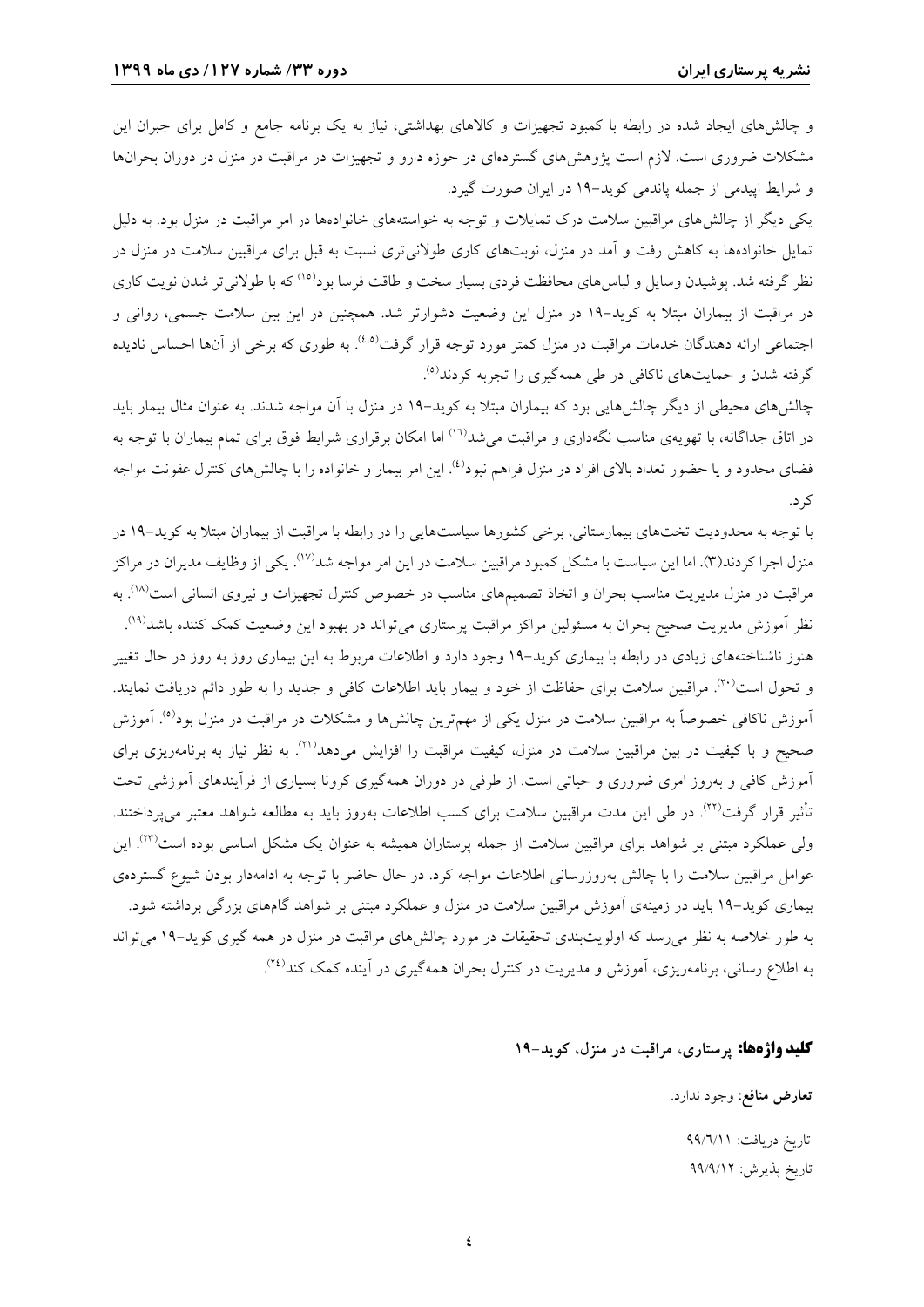### **References**

- 1. Chan EY, Gobat N, Kim JH, Newnham EA, Huang Z, Hung H, Dubois C, Hung KK, Wong EL, Wong SY. Informal home care providers: the forgotten health-care workers during the COVID-19 pandemic. *The Lancet*. 2020;395(10242):1957-9.
- 2. Sterling MR, Tseng E, Poon A, Cho J, Avgar AC, Kern LM, Ankuda CK, Dell N. Experiences of home health care workers in New York City during the coronavirus disease 2019 pandemic: a qualitative analysis. *JAMA Internal Medicine*. 2020;180(11):1453-9.
- 3. Wang C, Horby PW, Hayden FG, Gao GF. A novel coronavirus outbreak of global health concern. *The lancet*. 2020;395(10223):470-3.
- 4. Raoofi A, Takian A, Sari AA, Olyaeemanesh A, Haghighi H, Aarabi M. COVID-19 pandemic and comparative health policy learning in Iran. *Archives of Iranian medicine*. 2020;23(4):220-34. [Persian]
- 5. Shang J, Chastain AM, Perera UG, Quigley DD, Fu CJ, Dick AW, Pogorzelska-Maziarz M, Stone PW. COVID-19 preparedness in US home health care agencies. *J Am Med Direct Assoc*. 2020;21(7):924-7.
- 6. World Health Organization. Home care for patients with COVID-19 presenting with mild symptoms and management of their contacts: interim guidance, 17 March 2020. World Health Organization; 2020.
- 7. Brant JM, Fink RM, Thompson C, Li YH, Rassouli M, Majima T, Osuka T, Gafer N, Ayden A, Khader K, Lascar E. Global survey of the roles, satisfaction, and barriers of home health care nurses on the provision of palliative care. *J Palliat Med.* 2019;22(8):945-60.
- 8. Hung MH, Wong MC. Health-Emergency and Disaster Risk Management (Health-EDRM) Technical Brief Series (# 202001) A review on implications of home care in a biological hazard: The case of SARS-CoV-2/COVID-19.
- 9. Avalere Health. Home Health Chartbook 2018: Prepared for the Alliance for Home Health Quality and Innovation. 2015.
- 10. Heydari H, Shahsavari H, Hazini A, Nasrabadi AN. Exploring the barriers of home care services in Iran: A qualitative study. Scientifica. 2016 Jan 1;2016.
- 11. Gharebaghi R, Heidary F. COVID-19 and Iran: swimming with hands tied!. *Swiss Med Week*. 2020;150(1516).
- 12. Barzilay R, Moore TM, Greenberg DM, DiDomenico GE, Brown LA, White LK, Gur RC, Gur RE. Resilience, COVID-19-related stress, anxiety and depression during the pandemic in a large population enriched for healthcare providers. *Translational psychiatry*. 2020;10(1):1-8.
- 13. McGarry BE, Grabowski DC, Barnett ML. Severe staffing and personal protective equipment shortages faced by nursing homes during the COVID-19 pandemic: study examines staffing and personal protective equipment shortages faced by nursing homes during the COVID-19 pandemic. *Health Affairs*. 2020;39(10):1812-21.
- 14. Lancet T. COVID-19: protecting health-care workers. *Lancet (London, England)*. 2020;395(10228):922.
- 15. Vidua RK, Chouksey VK, Bhargava DC, Kumar J. Problems arising from PPE when worn for long periods. *Medico-Legal Journal*. 2020 Nov;88(1\_suppl):47-9.
- 16. World Health Organization. Home care for patients with suspected or confirmed COVID-19 and management of their contacts: interim guidance, 12 August 2020. World Health Organization; 2020.
- 17. Xu H, Intrator O, Bowblis JR. Shortages of staff in nursing homes during the COVID-19 pandemic: What are the driving factors?. *J Am Med Direct Assoc*. 2020;21(10):1371-7.
- 18. Guest JL, Del Rio C, Sanchez T. The three steps needed to end the COVID-19 pandemic: bold public health leadership, rapid innovations, and courageous political will. *JMIR Public health and surveillance*. 2020;6(2):e19043.
- 19. Harvath TA, Swafford K, Smith K, Miller LL, Volpin M, Sexson K, White D, Young HA. Enhancing nursing leadership in long-term care: A review of the literature. *Res Gerontol Nurs*. 2008;1(3):187-96.
- 20. Gabutti G, d'Anchera E, Sandri F, Savio M, Stefanati A. Coronavirus: update related to the current outbreak of COVID-19. *Infec Diseas Therapy*. 2020;9(2):241-53.